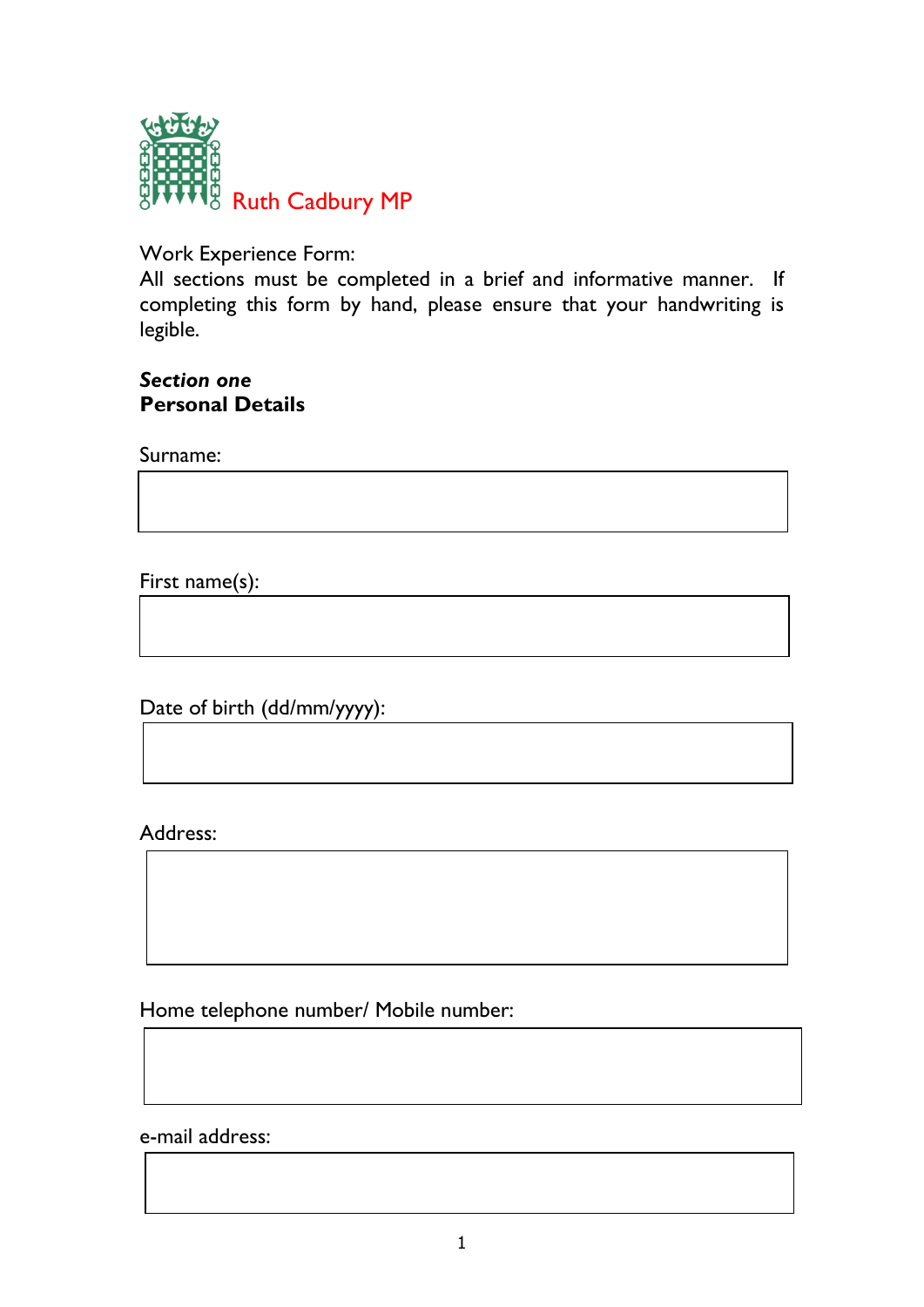#### Name of school/University

# *Section two (skip if over 18)* **School and parent/guardian details**

Name of school reference

School contact number

Name of a parent/guardian

Parent/guardian contact number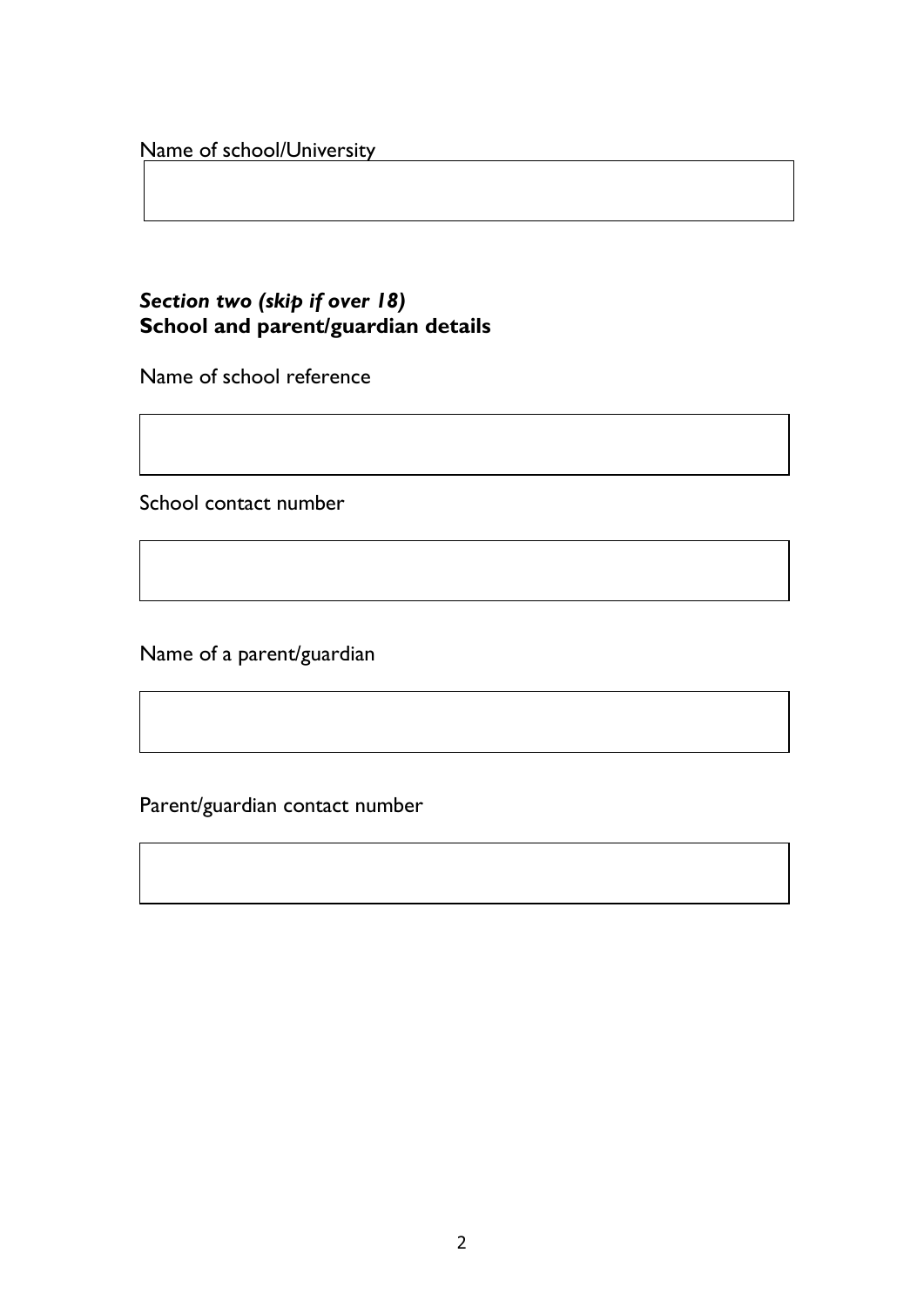## *Section three* **Education and learning**

Please tick the boxes for the subjects you are currently studying and those you have completed, in the table below. Use the blank rows for any subjects not listed.

|                            | <b>GCSE</b> | <b>AS Level</b> | A Level | Other |
|----------------------------|-------------|-----------------|---------|-------|
| English Language           |             |                 |         |       |
| <b>English Literature</b>  |             |                 |         |       |
| <b>Mathematics</b>         |             |                 |         |       |
| <b>History</b>             |             |                 |         |       |
| Geography                  |             |                 |         |       |
| <b>Biology</b>             |             |                 |         |       |
| <b>Physics</b>             |             |                 |         |       |
| Chemistry                  |             |                 |         |       |
| <b>Politics</b>            |             |                 |         |       |
| <b>Economics</b>           |             |                 |         |       |
| IT                         |             |                 |         |       |
| <b>Religious Education</b> |             |                 |         |       |
| Art                        |             |                 |         |       |
| <b>Music</b>               |             |                 |         |       |
| Drama                      |             |                 |         |       |
|                            | <b>GCSE</b> | <b>AS Level</b> | A Level | Other |
| <b>Media Studies</b>       |             |                 |         |       |
| Design and Technology      |             |                 |         |       |
| <b>Food Technology</b>     |             |                 |         |       |
|                            |             |                 |         |       |
|                            |             |                 |         |       |
|                            |             |                 |         |       |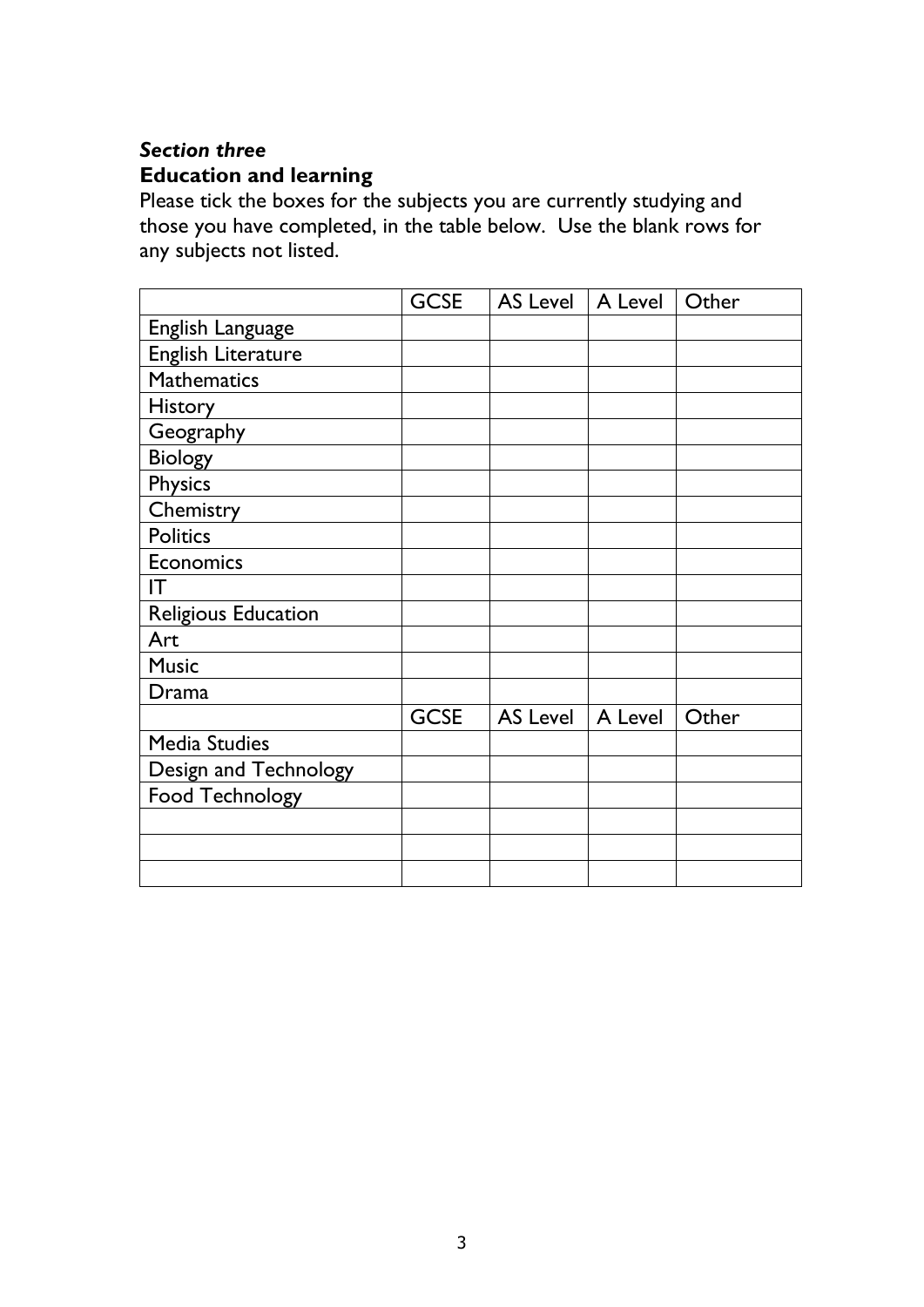# *Section four* **Skills and experience**

Drawing from all aspects of your life (school, general interests and any other work experience) tell us what skills you have learnt and used. Please provide examples, but keep your answer brief and concise.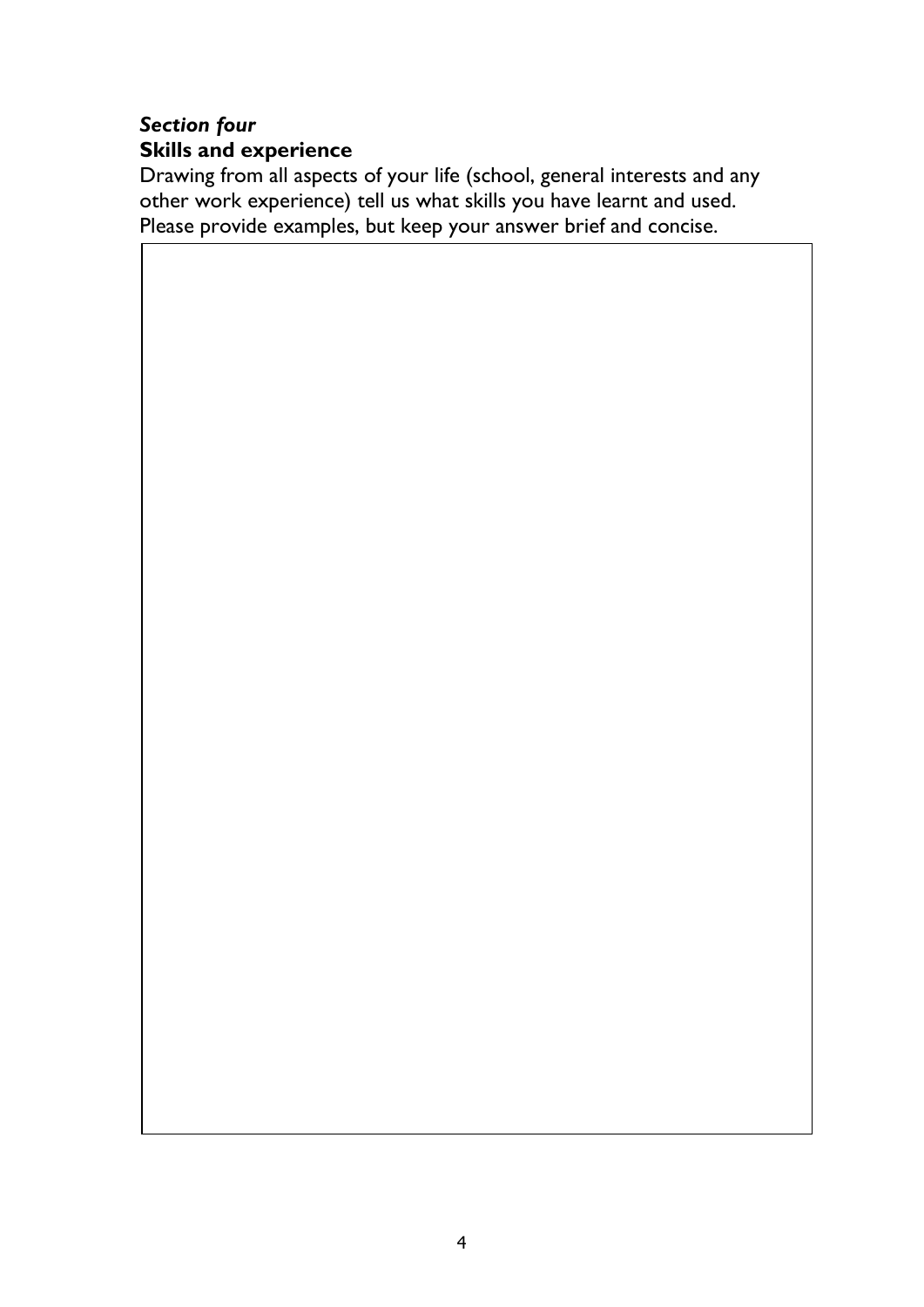## *Section five* **Future career**

What are your aspirations for the future? Why do you wish to pursue these goals?

### *Section six* **Why Ruth Cadbury MP?**

Please tell us why you want to complete your work experience with Ruth Cadbury's office. Do you have any specific areas of interest?